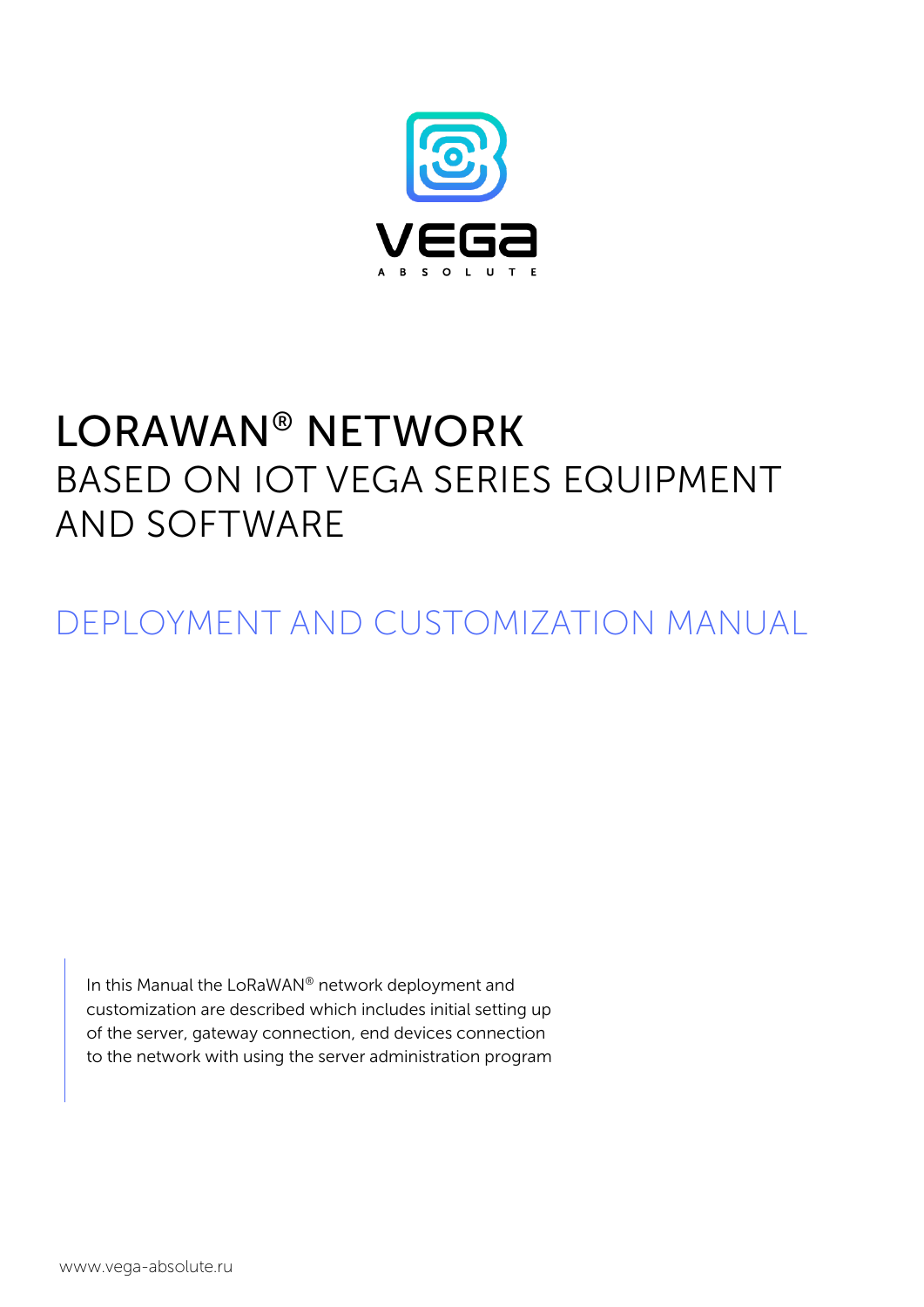

# CONTENTS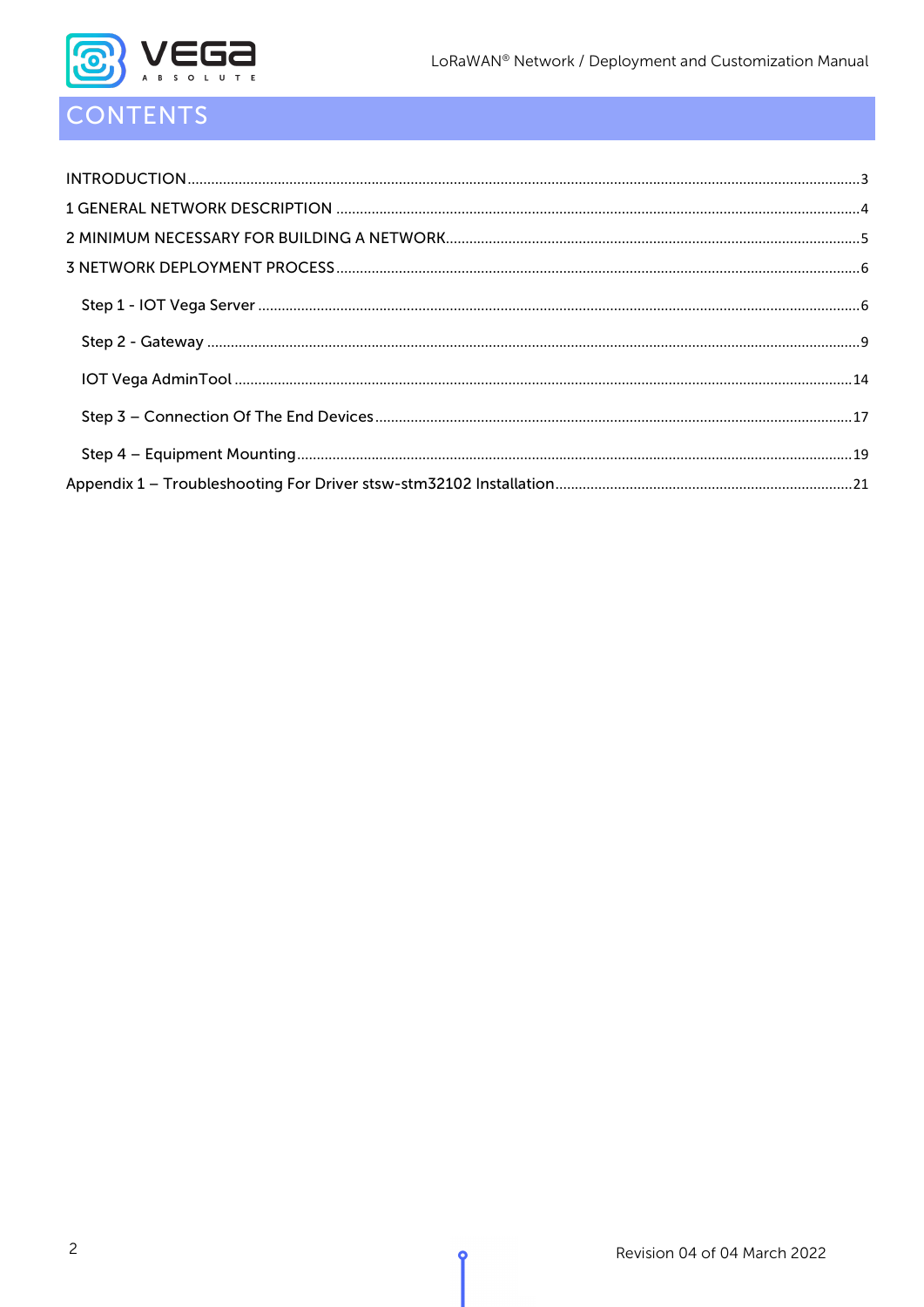

### <span id="page-2-0"></span>INTRODUCTION

This Manual is designated for an equipment and software manufactured by Vega-Absolute OOO and determines the order of deployment of the LoRaWAN® network using these products.

The Manual is targeted at specialists having experience in Linux area, network connections and minimal experience of networks administration.



While network deployment and customization there are may occur extra situations which unforeseen in this manual so that for guarantied result the network deployment must be carried out by the qualified specialists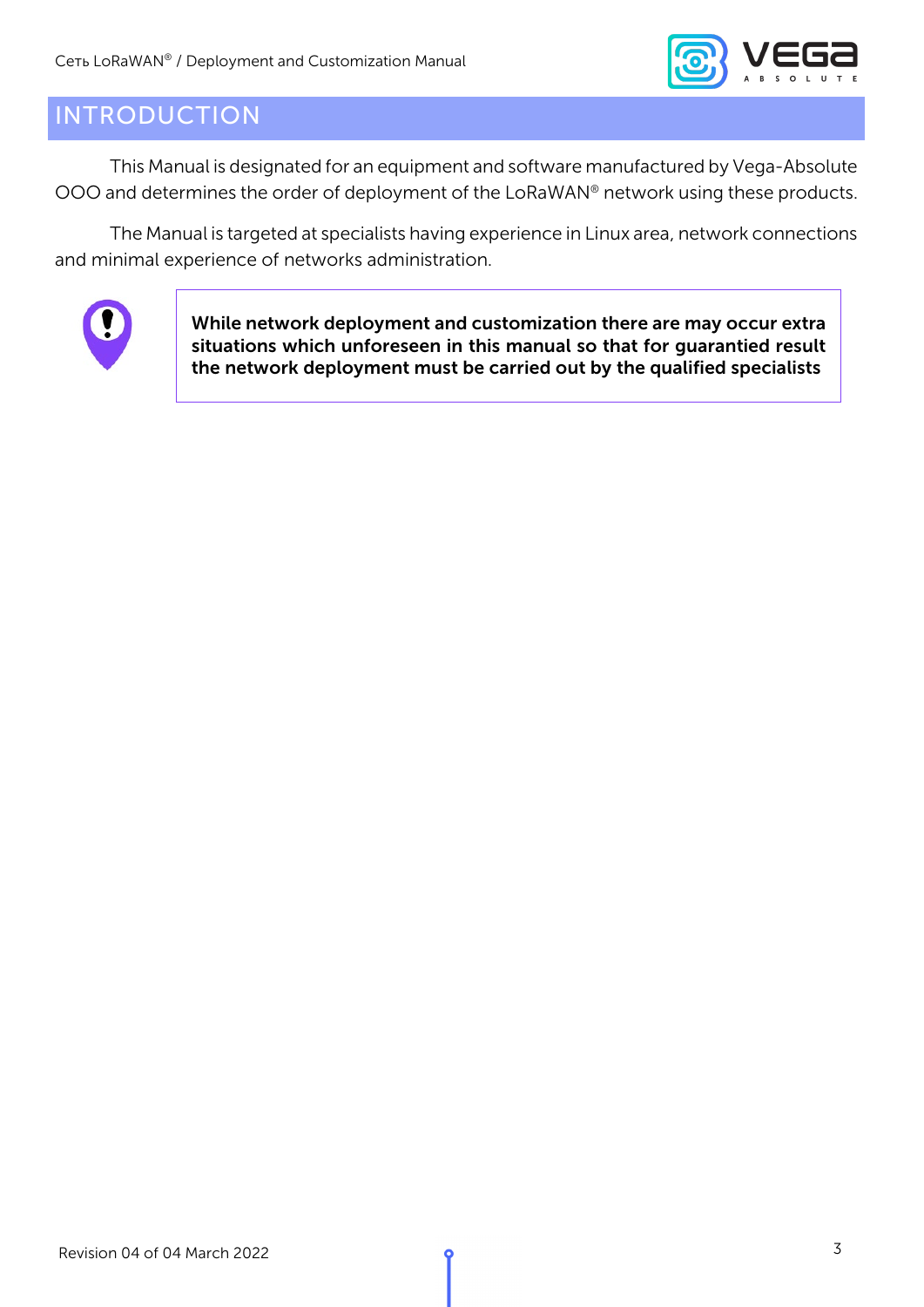

### <span id="page-3-0"></span>1 GENERAL NETWORK DESCRIPTION

LoRaWAN® network is a radio network. The server communicates with end devices through radio repeaters which are Vega BS gateways.

Gateways registered on the server and linked to the server.

End devices also registered on the server and linked to the server.

There are no links between gateways and end devices. Gateway transmits server messages to the network and all end devices which are placed in the spread signal radius receives those messages. Vice versa is the same, the end device transmits messages everywhere and all gateways in range receive those messages and transmit on the server to which they are linked.

Messages contain identificational data, so the server does not proceed the messages from devices which are not registered on the server and likewise the end device does not proceed messages which are intended for another end device.



Thus, the network deployment begins from the server organization on the appropriate equipment. The server must work round the clock to provide the network operation.

Further you need to provide the connection between gateway and the server after what you may start to connect the end devices.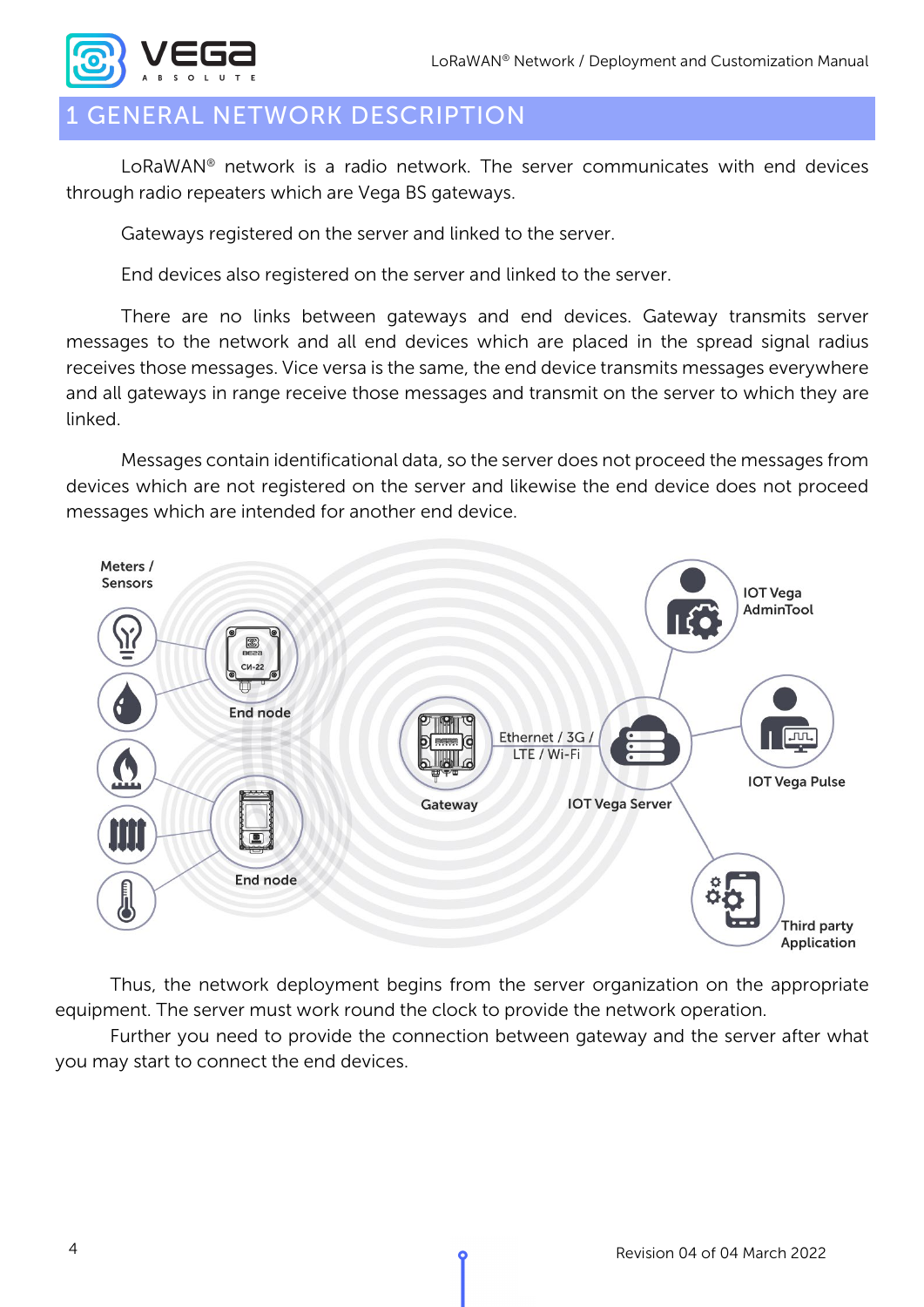

### <span id="page-4-0"></span>2 MINIMUM NECESSARY FOR BUILDING A NETWORK

### Software

| <b>IOT Vega Server</b>                                               |
|----------------------------------------------------------------------|
| <b>IOT Vega AdminTool</b>                                            |
| <b>IOT Vega Configurator</b>                                         |
| COM-port driver                                                      |
| USB driver                                                           |
| PuTTy or another terminal application for work through SSH           |
| LoRa Scaner (optional)                                               |
| <b>Equipment</b>                                                     |
| Gateway                                                              |
| Antenna                                                              |
| POE-adapter                                                          |
| Computer with USB and Internet available (Desktop / Laptop / Tablet) |
| Network equipment                                                    |
| End devices (selectively)                                            |
| <b>Documentation</b>                                                 |
| User Manual for IOT Vega Server                                      |
| User Manual for Vega LoRaWAN Configurator                            |
| Gateway User Manual                                                  |
| User Manuals for End devices (selectively)                           |
| Other                                                                |
| mini-USB cable for connection the gateway to the computer            |
| micro-USB cable for connection some end devices (if necessary)       |

FSK-dongle for connection some end devices (if necessary)

Software and documentation are on [en.iotvega.com](https://en.iotvega.com/) website.

PuTTy – free software which may be found on the developer website.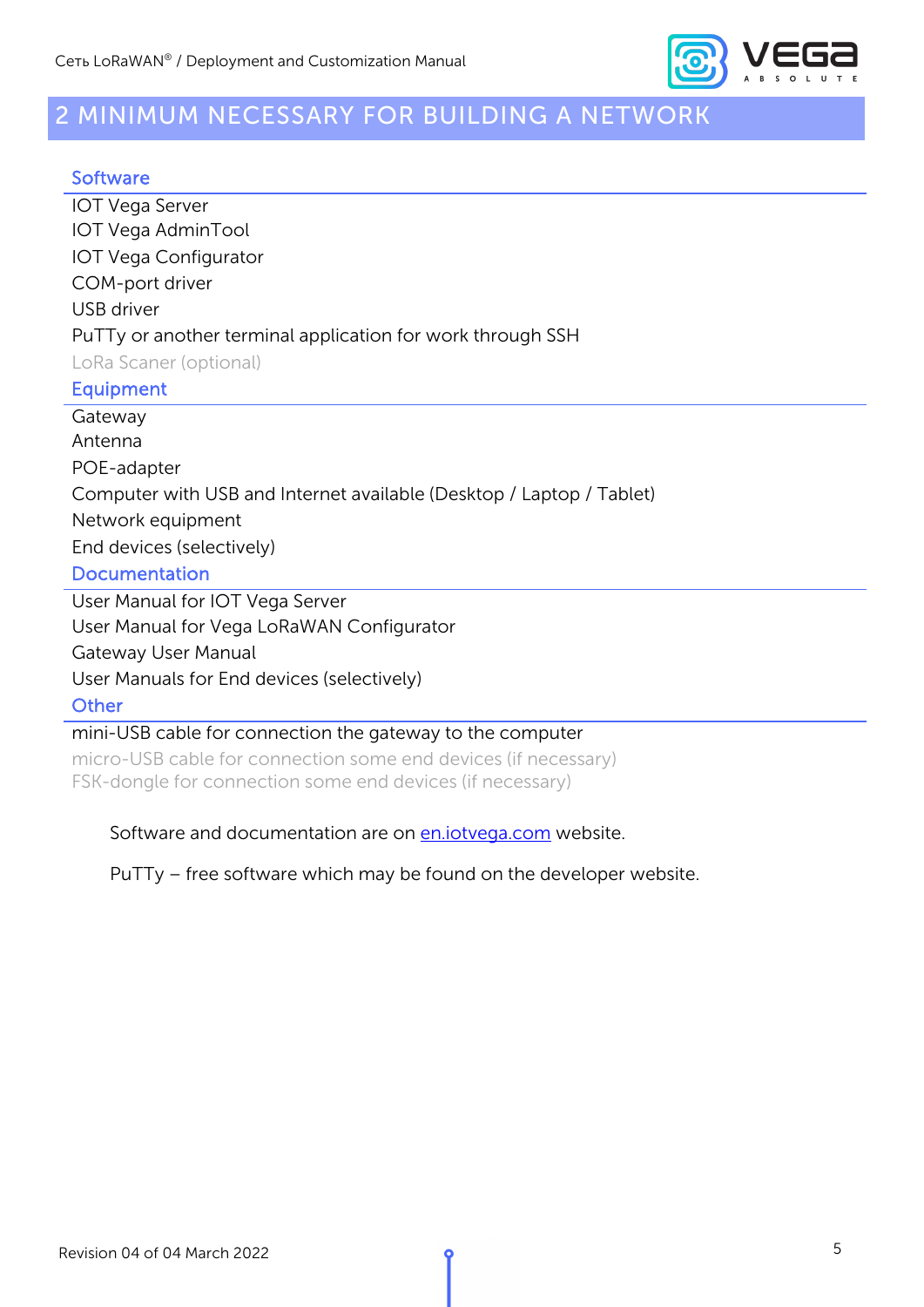

### <span id="page-5-0"></span>3 NETWORK DEPLOYMENT PROCESS

Network deployment need a several steps.

- 1. Installing and customizing of the server.
- 2. Gateway connection to the server.
- 3. End devices connection to the server.
- 4. Mounting the equipment of the work placement.

The first step is carried out with the computer which will become the server and will work round the clock.

The second and third steps you may do at any comfortable place with computer connected to the Internet.

The fourth step is carried out at the placements of mounting the specific devices.

#### <span id="page-5-1"></span>STEP 1 - IOT VEGA SERVER

After downloading the archive with the necessary server version, you should unzip the archive, go to the folder, and open the settings.conf file with any text editor. This file contains server settings. The contents of the file are shown below. The lines in which changes should be made are highlighted in red, the comments of the file are displayed in blue, and the comments of this manual are green.

```
# Host connection settings
     [host]
     # IP-address for UDP connection (gateway connection)
     ip=127.0.0.1 – here you need to specify IP address of the computer where 
the server is located
     # Port for UDP connection (gateway connection)
     udpPort=8001 – this port is used for gateway connection to the server
     # Port for TCP (WebSocket) connection
     tcpPort=8002 – this port is used by the external applications and for 
connection to the server through IOT Vega AdminTool
     # "path" part of webSocket address
     webSocketPath=/
     # Flag of using SSL encryption for WebSocket
     useSSL=0
     # SSL certificate filename (certificate must be in server's directory)
     certFileName=cert.crt
     # SSL key filename (key must be in server's directory)
     keyFileName=key.key
     # LoRaWAN network settings
     [lora]
     # LoRaWAN network identifier (should be random between 1 and 127)
     networkID=1 – network ID is must be changed in case of more than one
```
network is deployed nearly; at other cases it is not necessary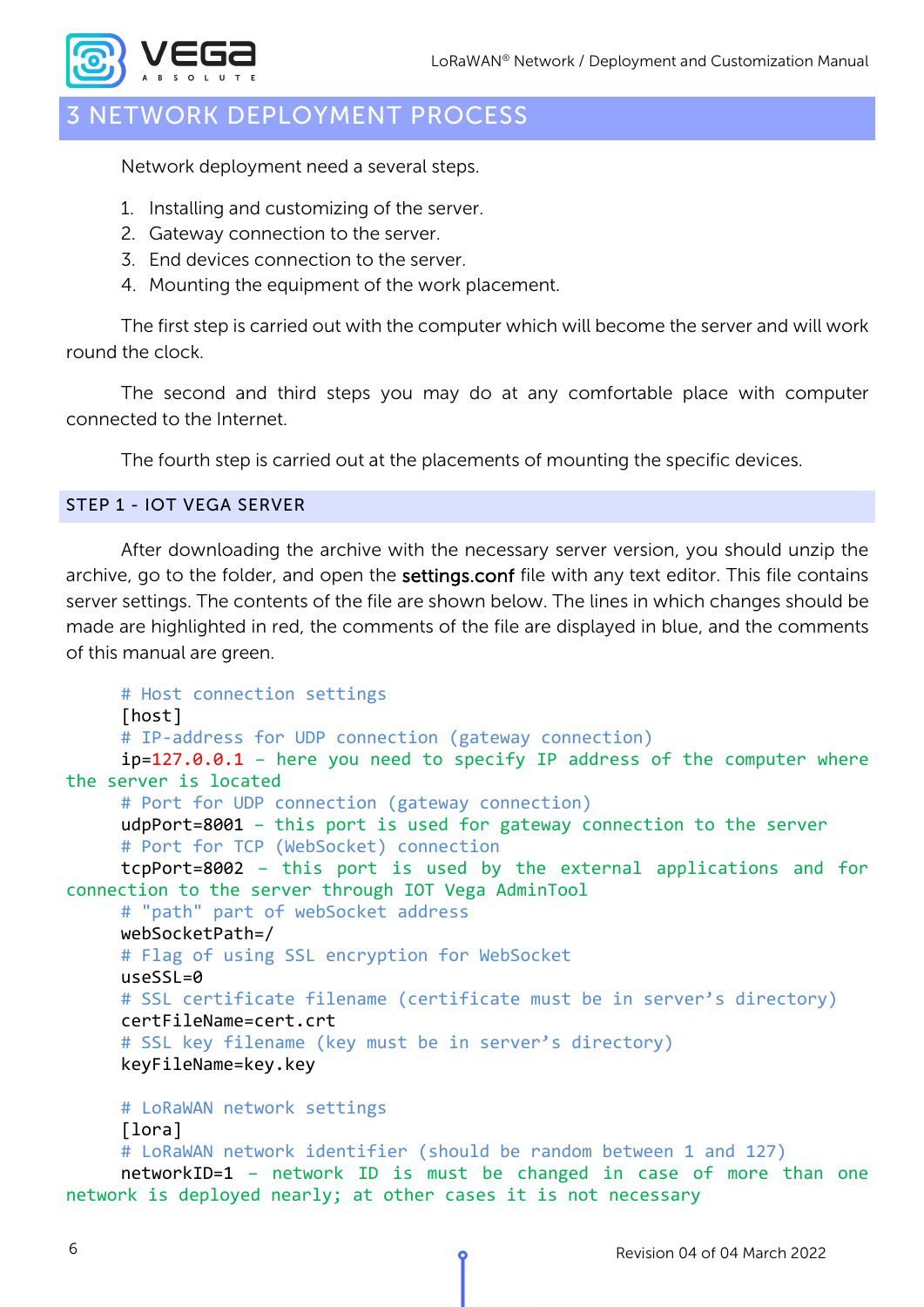

```
# Flag for using Plug-and-Play gateways function. 
     # If this value is 1, server would automatically append all gateways which 
connected to one
     usePnPGateway=1
     # Super user options
     [root] in that part you may specify login and password for super user;
this data will be used when accessing the server through the application IOT 
Vega AdminTool
     # Login for super user
     root=root
     # Password for super user (recommendation: change this password to your 
own)
     password=123
     # Console settings (volume of debug information)
     [console]
     # Maximum level of console messages that will be shown (levels of messages 
represented below)
     maxMsgLevel=20
     # Maximum level of console messages that will be saved into LOG file 
(levels of messages represented below)
     maxLogMsgLevel=0 during the initial work with the network, it is better to 
change this value to 20 so that as much information as possible is output to 
the log file for further calls to the support service; when the network is 
stable and the number of devices increases too much, it makes sense to lower 
the level of information content of the log file for easier file search
     # Console message levels:
     # errors = \theta\# uplink = 1
     \# downlink = 2
     # warning = 3
     # info = 4\# debug = 20
     # External DataBase settings
     [external db] in this section, you should make changes only if you want to
configure work with an external database; by default, the external database is 
disabled, and the server works with its own database
     # Flag of using external DB
     useExternalDb=0
     # Type of external DB. Supported only next types:
     # MYSQL
     # SQLITE
     typeExternalDb=MYSQL
     # Name of external DB (schema's name for MYSQL)
     nameExternalDb=server
     # IP and port of DB's server ("localhost" is supported)
     ipExternalDb=127.0.0.1
     portExternalDb=5505
     # User login and password (user should have maximum level of privileges)
```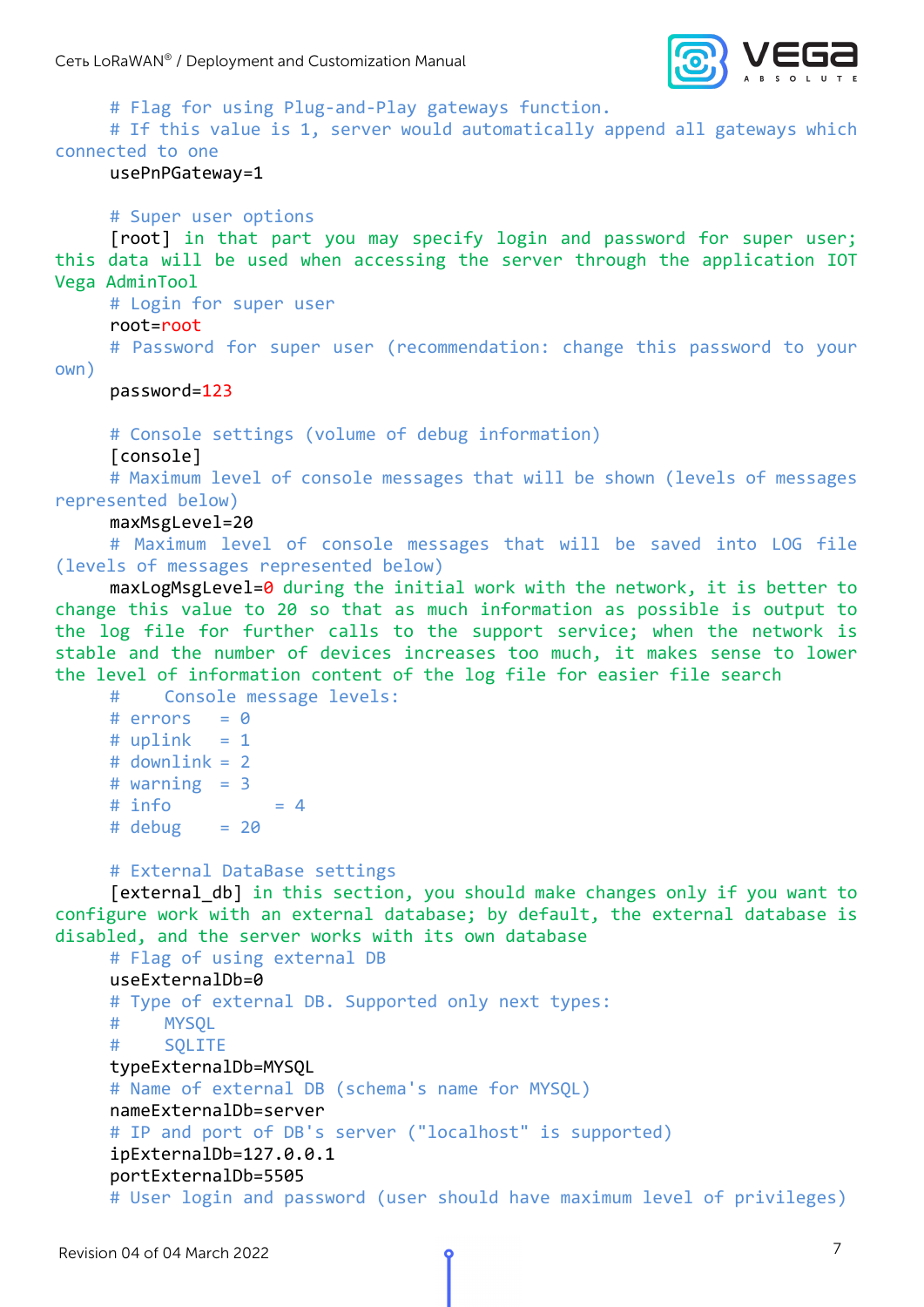

#### userExternalDb=admin passwordExternalDb=admin

After making the necessary changes, the settings file should be saved and closed.

For correct server operation you need to install drivers openSSL and msvc c++ 2013, folder with which are located at the server root folder.

After that you can launch the file iot-vega-server.exe and make sure that the server works.



The lines UDP socket has opened and WebSocketServer has opened show the correct server operation, and absent of any error messages.

You must not close the server; it is need for network operation.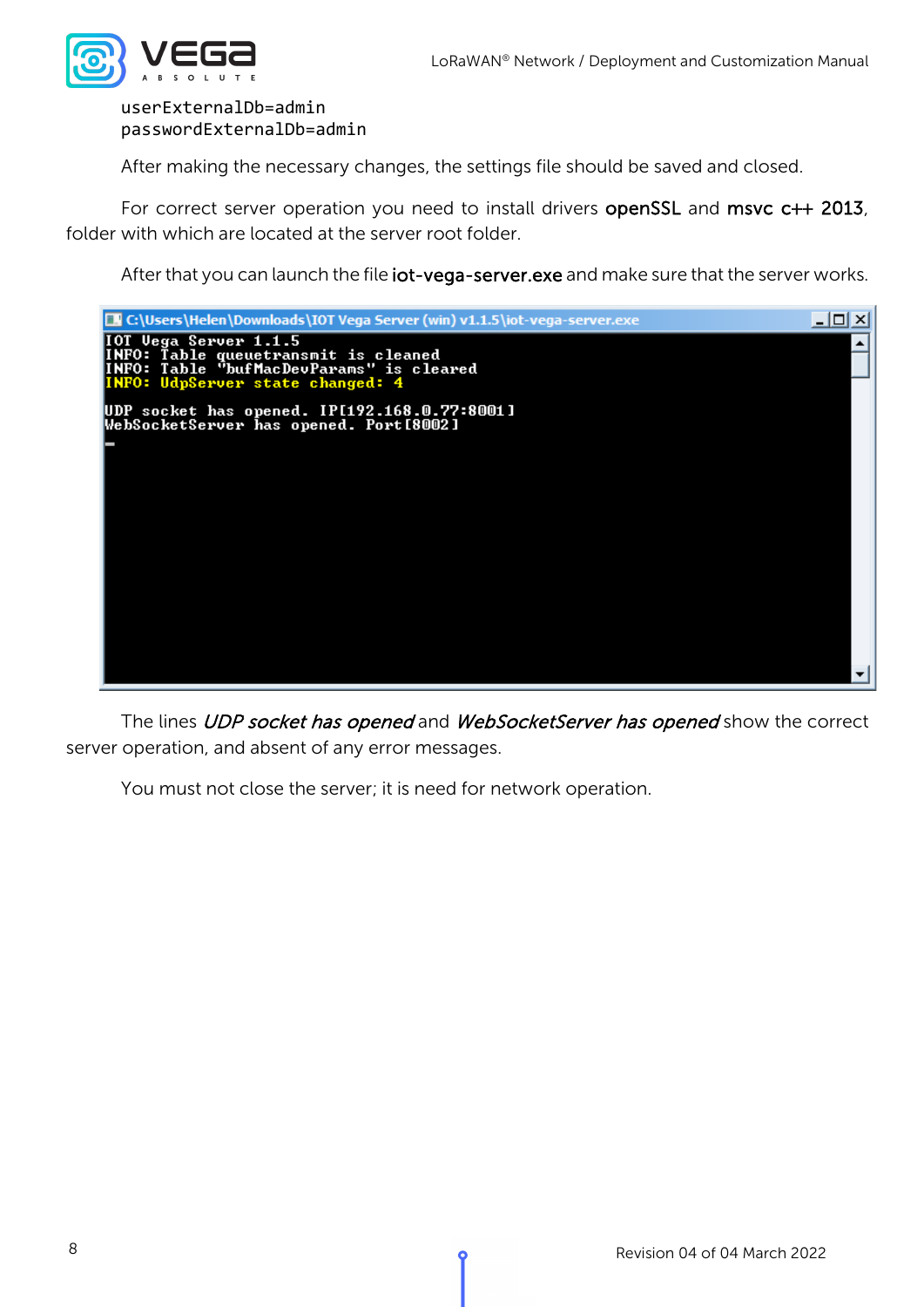

#### <span id="page-8-0"></span>STEP 2 - GATEWAY

After starting the server, you can begin to connect and configure the gateway. To connect the gateway to the computer, you will need to install the driver for the COM port (it can be downloaded on the *iotvega.com* website from the gateway page).



Please note that the website contains two types of drivers for different types of MCP2200 and CP210x chips responsible for the operation of the COM port. If you cannot determine the type of chip used in the gateway, just install both drivers.

You also need a PuTTY terminal program or any other terminal program that supports SSH connection.



For Vega BS-1.2 and Vega BS-2.2 gateways, there is an additional setting option via the pre-installed Web-interface, the description of which can be found in the **[Gateway User Manual](https://en.iotvega.com/product/bs01-2)** (part 4). The following describes the configuration method through the terminal program, available for all models of gateways manufactured by Vega-Absolute.

Connection is carried out in the following order:

- 1. Connect the gateway to POE-adapter.
- 2. Connect POE-adapter to the LAN connector of the network equipment and to the power network.
- 3. Connect the gateway to the computer through USB.
- 4. Install the COM-port driver. Make sure that in the device manager in the "Ports" part the COM-port of the connected gateway appears and remember its number.
- 5. Open the PuTTY program, make connection through serial port as described in User Manual on the gateway.
- 6. After that open the PuTTY program, choose Serial connection way and enter the virtual COM-port number of the gateway and speed (115200) at the correspond fields.
- 7. Press Open.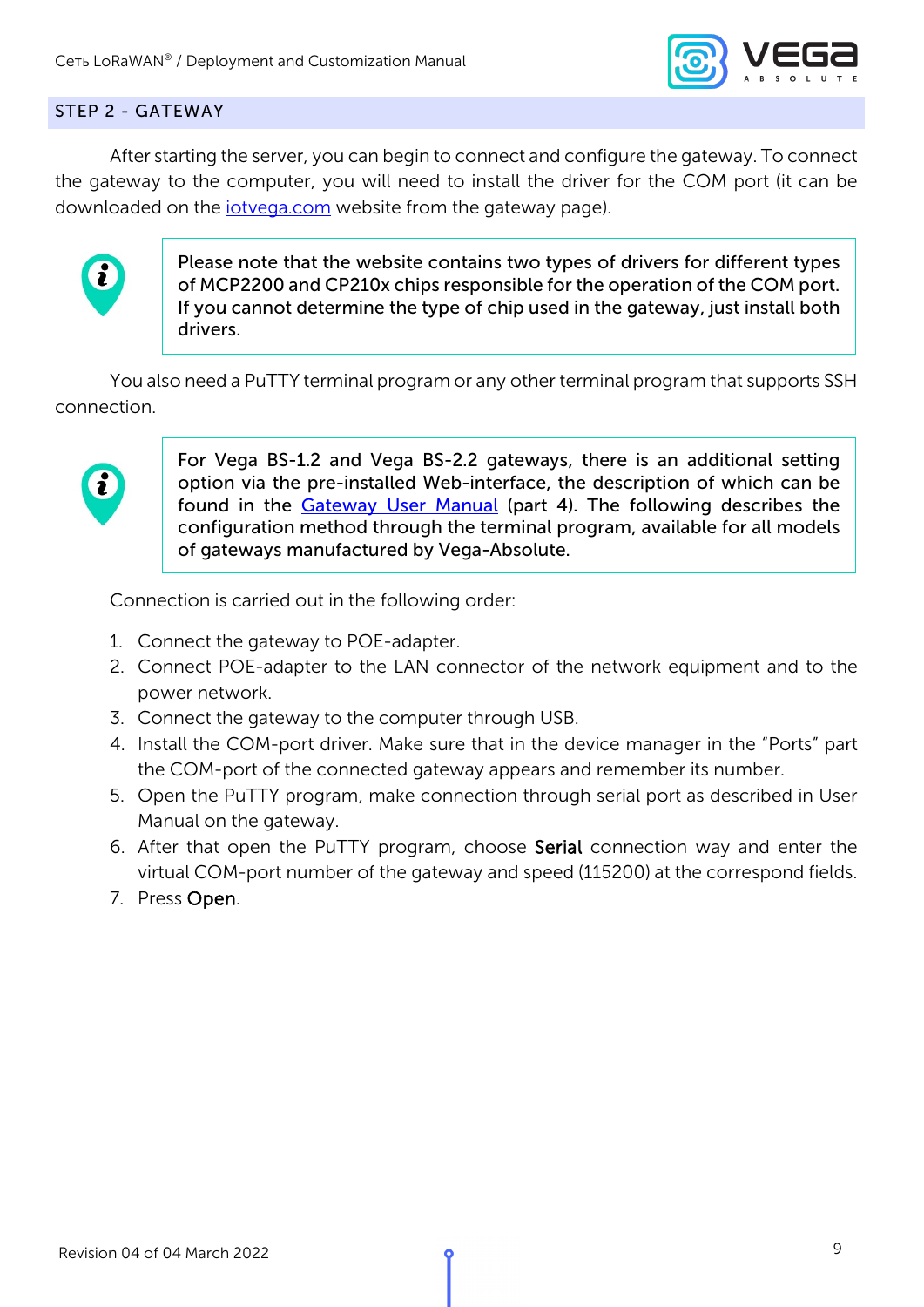

| PuTTY Configuration                                                                               |                                                                                                                                                                        | $\Sigma$                  |
|---------------------------------------------------------------------------------------------------|------------------------------------------------------------------------------------------------------------------------------------------------------------------------|---------------------------|
| Category:                                                                                         |                                                                                                                                                                        |                           |
| ⊟- Session<br><b>Logging</b><br>⊟⊹ Terminal<br>- Keyboard<br>i⊹ Bell<br>- Features<br>⊟ Window    | Basic options for your PuTTY session<br>Specify the destination you want to connect to<br>Serial line<br>COM33<br>Connection type:<br>◯ Telnet ◯ Rlogin ◯ SSH<br>© Raw | Speed<br>115200<br>Serial |
| - Appearance<br>- Behaviour<br>- Translation<br>Selection<br>- Colours<br>⊟ Connection<br>l… Data | Load, save or delete a stored session<br><b>Saved Sessions</b><br><b>Default Settings</b><br>cubie                                                                     | Load<br>Save              |
| i… Proxv<br>≔ Telnet<br><b>Rlogin</b><br>中·SSH<br><b>Serial</b>                                   | Close window on exit:<br>Always<br>O Only on clean exit<br>◯ Never                                                                                                     | Delete                    |
| About                                                                                             | Open                                                                                                                                                                   | Cancel                    |

After connecting to the gateway, a PuTTY terminal window will appear, where you need to enter your login and password. By default, the root login and password temppwd are used to connect to the gateway (no characters will be displayed when entering the password). When connecting for the first time, it is recommended to change the password for individual access.

| 图 COM33 - PuTTY                                              | $\Sigma$<br>E |
|--------------------------------------------------------------|---------------|
| 14.<br>$\sim$ 1 $\sim$                                       |               |
| Arago Project http://arago-project.org am335x-evm tty00      |               |
| Arago 2013.12 am335x-evm tty00                               |               |
| am335x-evm login: root<br>Password:<br>$root@am335x-evm:-$ # |               |
|                                                              |               |

8. Now you can configure the gateway.

Packet forwarder application starts automatically when system starts. Before the gateway configuring you need to stop Packet forwarder process by the command:

#### /etc/init.d/lora\_watchdog stop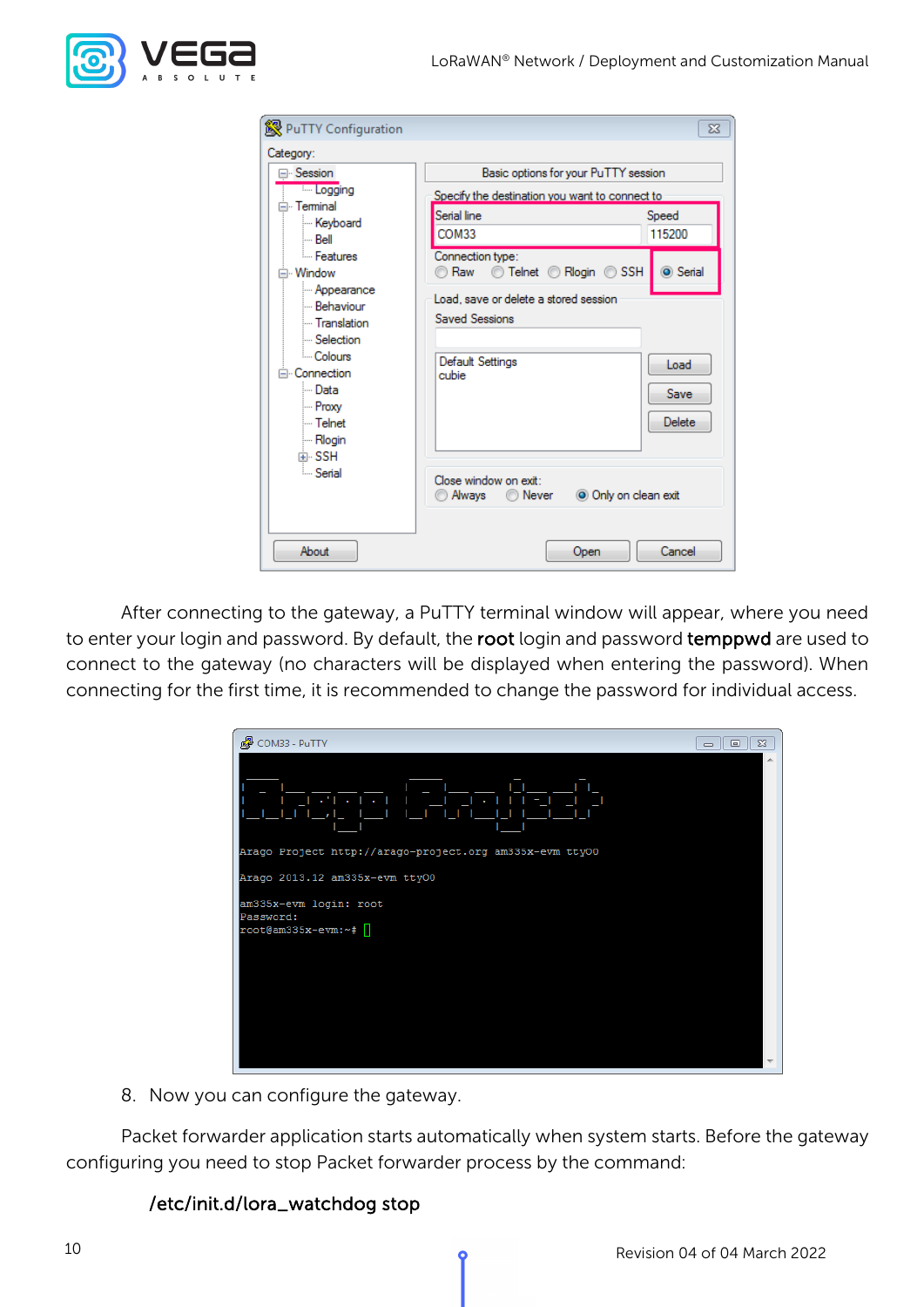



For settings changing you need to enter the command:

#### nano LoRa/packet\_forwarder/lora\_pkt\_fwd/global\_conf.json

Scroll configure file down to line gateway\_conf.



In that part you need to specify IP address and UDP port of the server which are specified in the server configure file settings.conf.

Specify the same port at the lines serv\_port\_up and serv\_port\_down.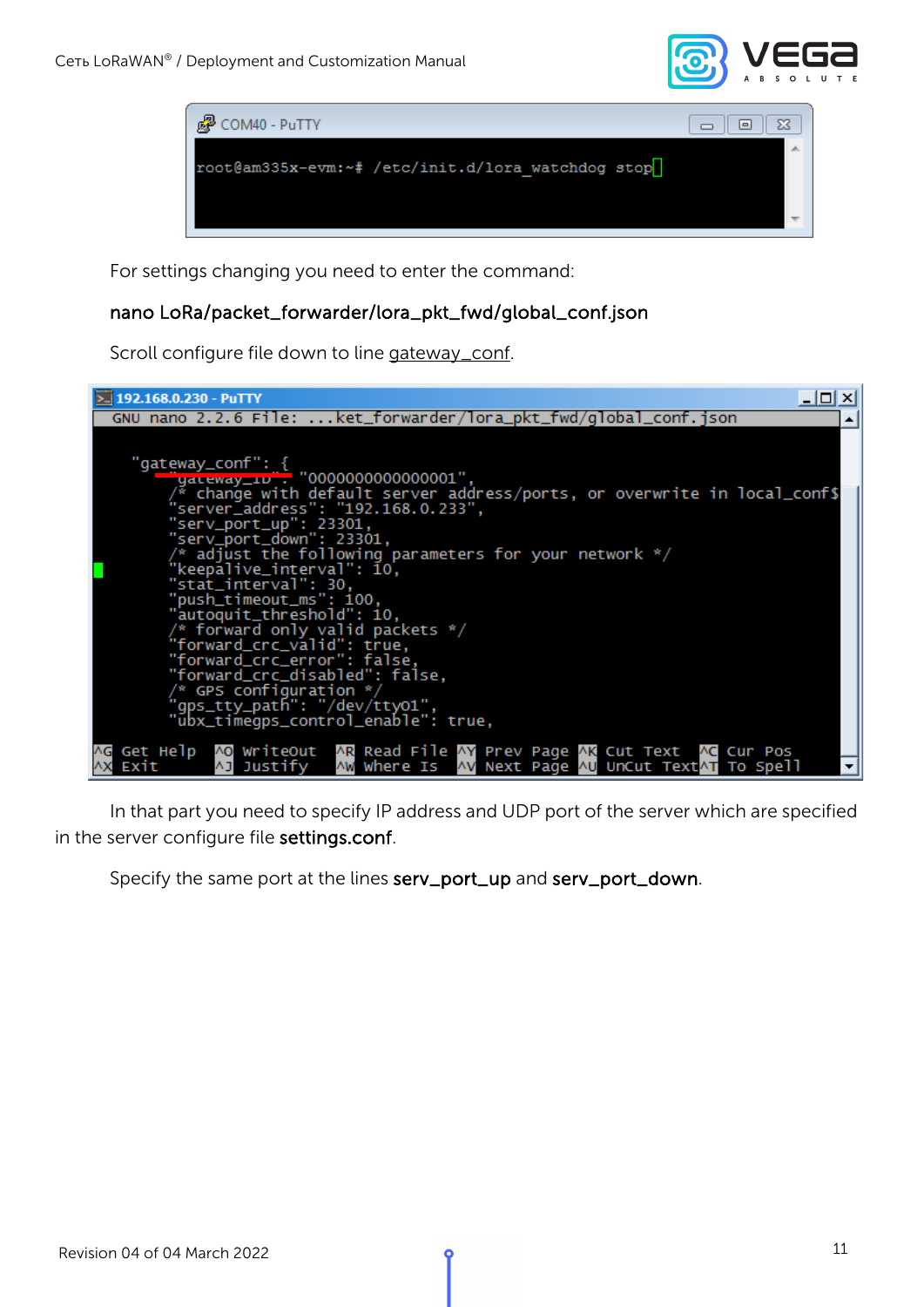



After making changes, press ctrl+X - exit the file. To the proposed question about saving changes, press the Y key. Confirm with the Enter key.

After changing the settings of the gateway, you must start the process again:

#### /etc/init.d/lora\_watchdog start



After which the Packet forwarder process will be launched with the new settings.

A record of the connected gateway will appear in the server window. Pay attention to the response value (LATENCY parameter), it can vary depending on the quality of communication from 0 to 100 over Ethernet and from 100 to 500 over 3G in the normal range.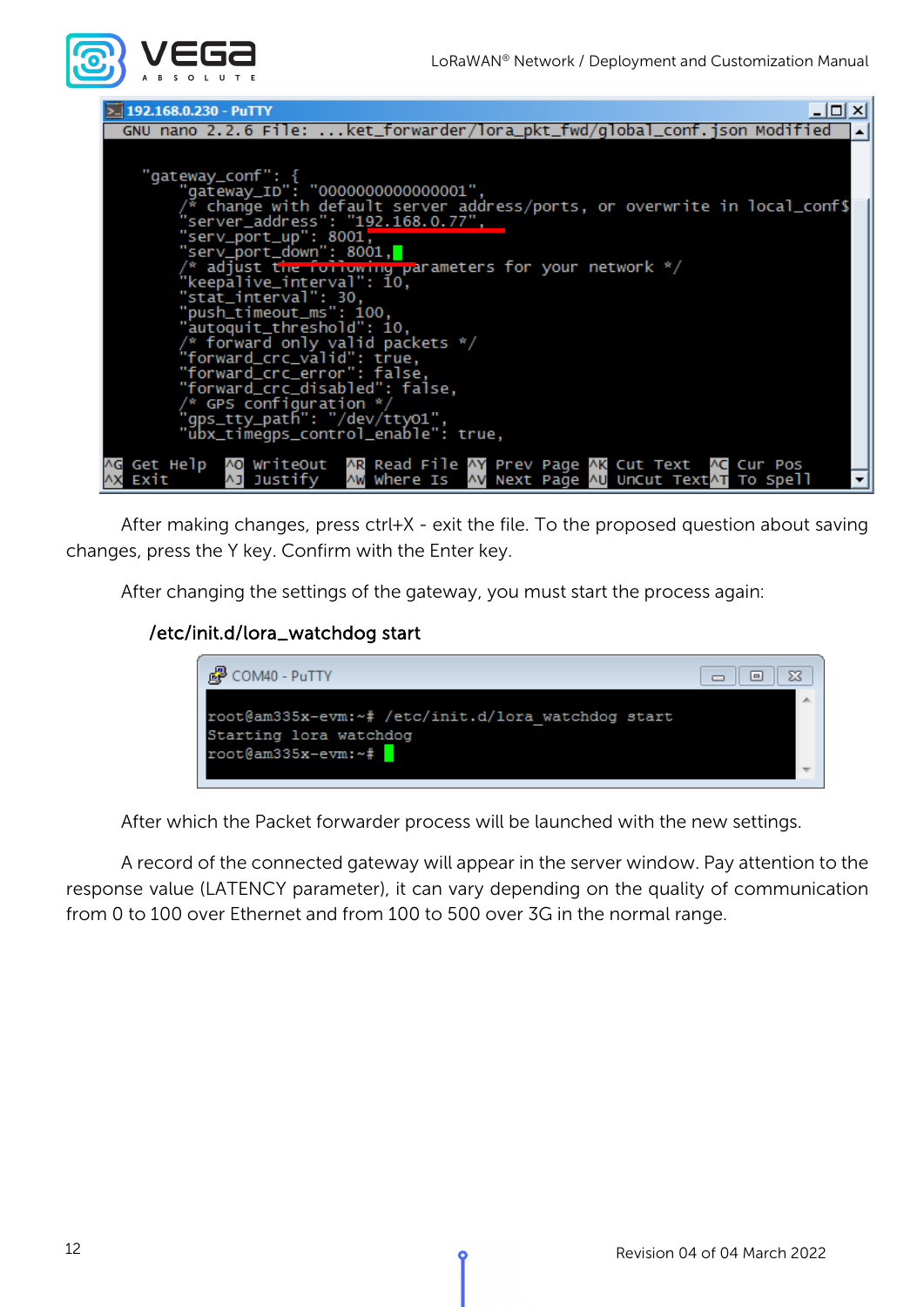



The server and the gateway see each other, now you can close PuTTY. Server must be stay open.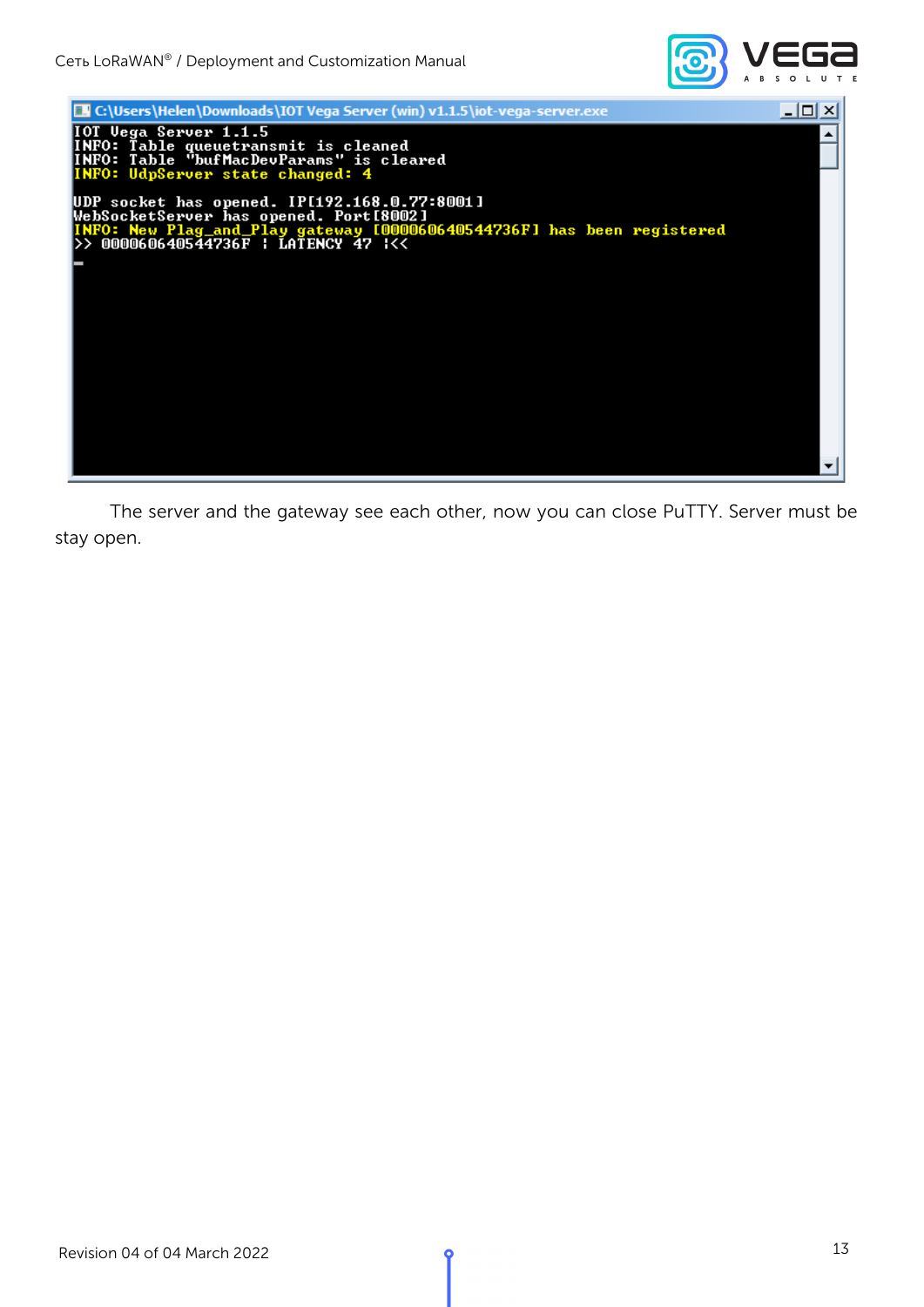

#### <span id="page-13-0"></span>IOT VEGA ADMINTOOL

Open the folder with application, find config.js file and open with any text editor. The file contains the setting for web interface AdminTool. The contents of the file are shown below. The lines in which changes should be made are highlighted in red, the comments of the file are displayed in blue, and the comments of this manual are green.

const address  $ws = 'ws://192.168.0.1:8002$ ; - websocket Iot Vega Server address

const demo user = false; - the parameter enables and disables the display of the user's demo button on the authorization panel. Valid values are true show, false - hide.

A demo user is a user with login "demo" and password "demo". The demo user is not on the server by default, you need to register it.

const select server = false; - the parameter enables and disables the display of the websocket server selection button on the authorization panel (the button looks like gears). Valid values are true - show, false - hide.

//const stock address ws ['ws://192.168.0.1:8002','ws://127.0.0.1:8002']; - a set of addresses of websocket servers for quick change of connections, by default the line is commented out, but if you want to activate this option, then commenting should be removed. A quick address change is carried out on the authorization page by double-clicking on the connection indicator (in the form of an antenna).

```
const map_tiles_leaflet = { - map source, default is OpenStreetMap
    url: "https://{s}.tile.openstreetmap.org/{z}/{x}/{y}.png",
    options: {
        attribution: '© <a
```
href="https://www.openstreetmap.org/copyright">OpenStreetMap</a> contributors'

}

}

You should change IP address and port number in corresponding with specified in the server configure file settings.conf, but this time use the TCP port. After that save and close the file.

Launch the index.html file with any browser. Web page will open with entering fields for login and password. Firstly, press the gear button.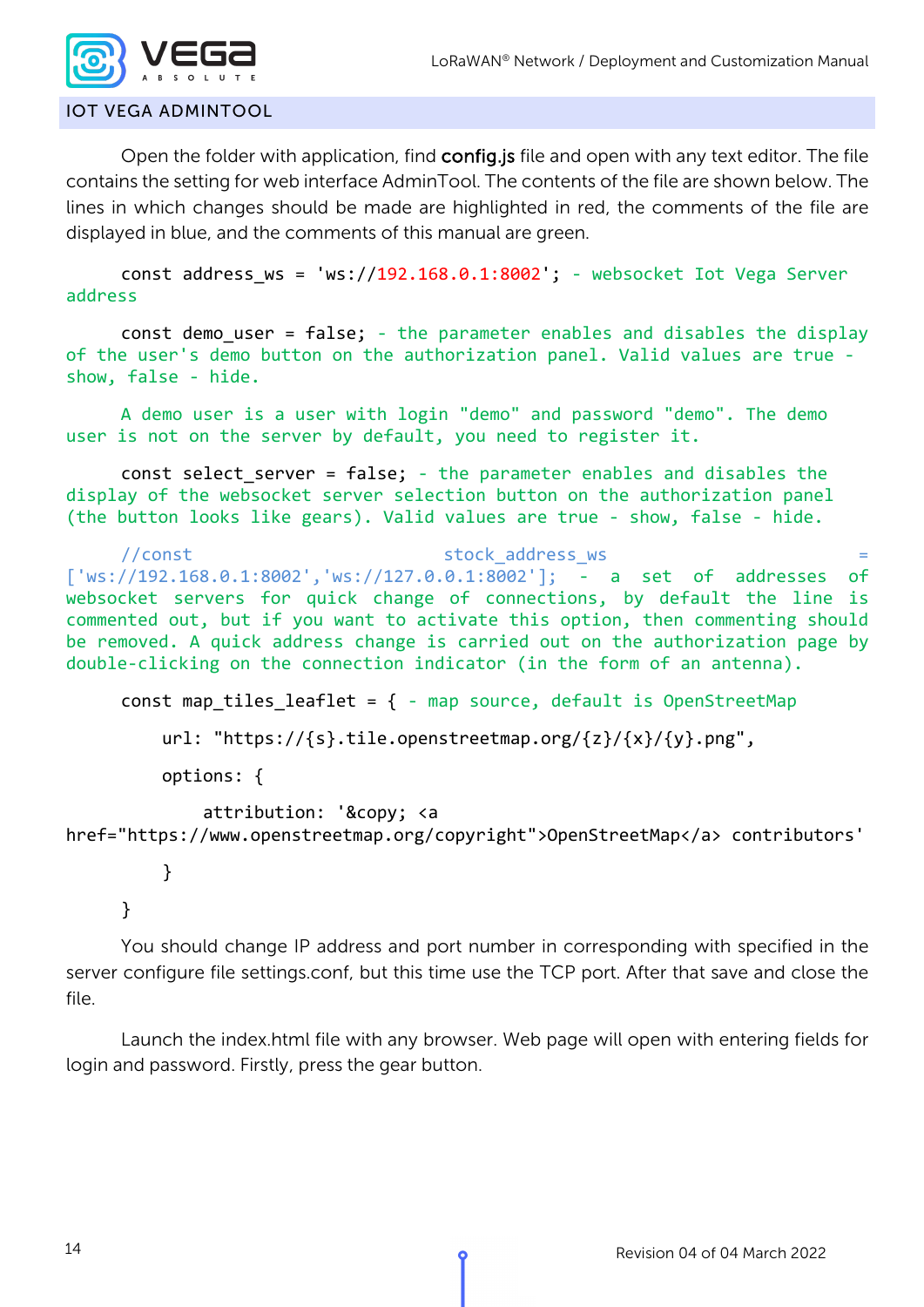

| Login    |  |
|----------|--|
| Login    |  |
| Password |  |
| Password |  |
|          |  |

A line appears with the address and port of the server specified in the config.js settings file, as well as the icon of connecting status to the server. A green icon means a successful connection.

|                                | Authorization IOT Vega Server |
|--------------------------------|-------------------------------|
| Login                          |                               |
| Login                          |                               |
| Password                       |                               |
| Password                       |                               |
| WebSocket address <sup>@</sup> |                               |
| ws://192.168.0.77:8002         |                               |
|                                | Sign in                       |

In the Login and Password fields you must enter ones specified in the settings.conf file. Press Sign in.

IOT Vega AdminTool started.

In the Gateways tab, you can see the connected gateway.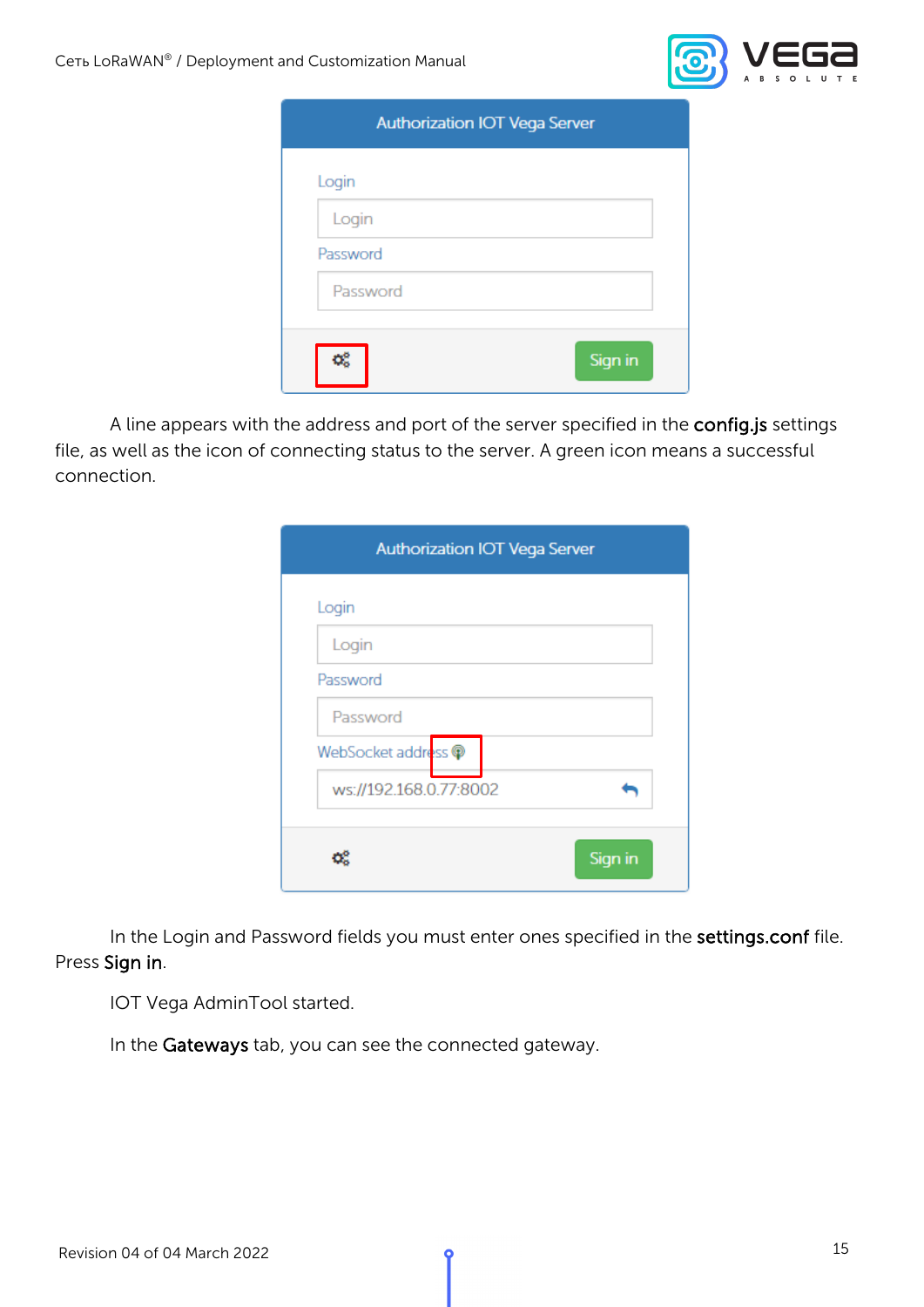

| <b>CONNECTED GATEWAYS</b> |                         |               |         |  |  |
|---------------------------|-------------------------|---------------|---------|--|--|
|                           |                         |               |         |  |  |
| <b>Gateway ID</b>         | Comment $\vee$          | <b>Active</b> | Latency |  |  |
| 000060640544736F          | PnP_GW_000060640544736F | Ø             |         |  |  |

The Active column displays the status of the gateway, a green checkmark means that the gateway is transmitting data to the server.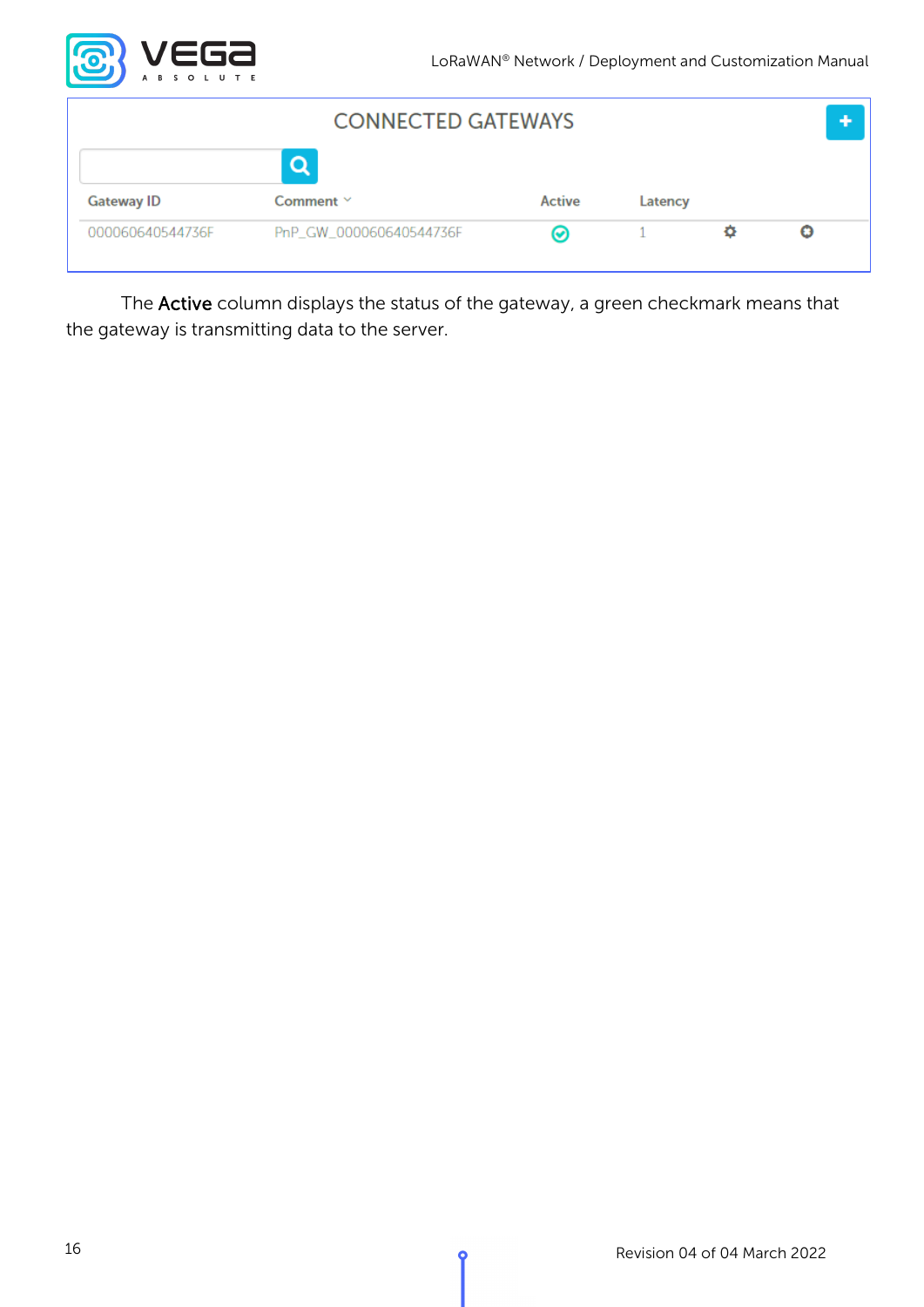

#### <span id="page-16-0"></span>STEP 3 – CONNECTION OF THE END DEVICES

Before connecting the device to the computer for the first time, you must install the driver for the COM port stsw-stm32102, which can be downloaded from [iotvega.com.](https://en.iotvega.com/) After running the executable file VCP\_V1.4.0\_Setup.exe, the installer window will appear.

In this window, you need to click Next, then Install, and then the installation will begin. When the installation is completed successfully, the following screen appears.

After pressing Finish the driver is ready for operation, - it is possible to connect the end devices via USB. If you have problems installing the driver, see Appendix 1.

All end devices are adjust using the "Vega LoRaWAN Configurator" application while USB connecting. For a detailed acquaintance with the program, see the [User Manual](https://en.iotvega.com/soft/config) for the program.

For the connection to the device, perform the following steps:

- 1. Connect the USB cable to the device.
- 2. Start the "Vega LoRaWAN Configurator" application.
- 3. Click the "Connect" button in the menu on the left.

The application automatically recognizes the device model, and the device selection menu becomes inactive.

| Vega LoRaWAN configurator 1.0.58  |                          |                                   |               |                     |                          | □                                |
|-----------------------------------|--------------------------|-----------------------------------|---------------|---------------------|--------------------------|----------------------------------|
| VEGa                              |                          | Device info LORa LoRaWAN settings | to Vega SI-11 |                     |                          | Language: English $\overline{ }$ |
| A B S O L U T E<br>Mode:          | ABP info                 |                                   |               |                     | OTAA info                |                                  |
| Simple<br>$\overline{\mathbf{v}}$ | Device address:          |                                   |               | 01690834            | Device EUI:              |                                  |
| Device model                      | Application session key: |                                   |               |                     | <b>Application EUI:</b>  |                                  |
| Vega SI-11                        | Network session key:     |                                   |               |                     | Application key:         |                                  |
| <b>、亨</b> Connect                 | Devicel info             |                                   |               |                     | Network info             |                                  |
| X Disconnect                      | Device model:            |                                   |               | Vega SI-11          | Join status:             | Unjoined                         |
|                                   | Device time (UTC):       |                                   |               | 17.08.2021 09:11:38 | Device address:          | 00000000                         |
|                                   | Firmware version:        |                                   |               | VEGA SI-11 2.7b1EU  | Warranty packet counter: | 116                              |
|                                   | Protocol version:        |                                   |               | 1.0                 |                          |                                  |
|                                   | Production date:         |                                   |               | 21.07.2021 05:47:59 |                          |                                  |
|                                   | FSK key:                 |                                   |               | 65FAB4AD5ADC57C8    |                          |                                  |
|                                   |                          | Update firmware                   |               |                     | ((.) Join network        |                                  |

All you need for device connection to the network is in the "Device info" tab: ABP info and OTAA info.

ABP info - displays the data necessary to register the device in the LoRaWAN network with ABP method (Activation By Personalization).

OTAA info - the data required to register the device in the LoRaWAN network with OTAA method (Over The Air Activation) is displayed).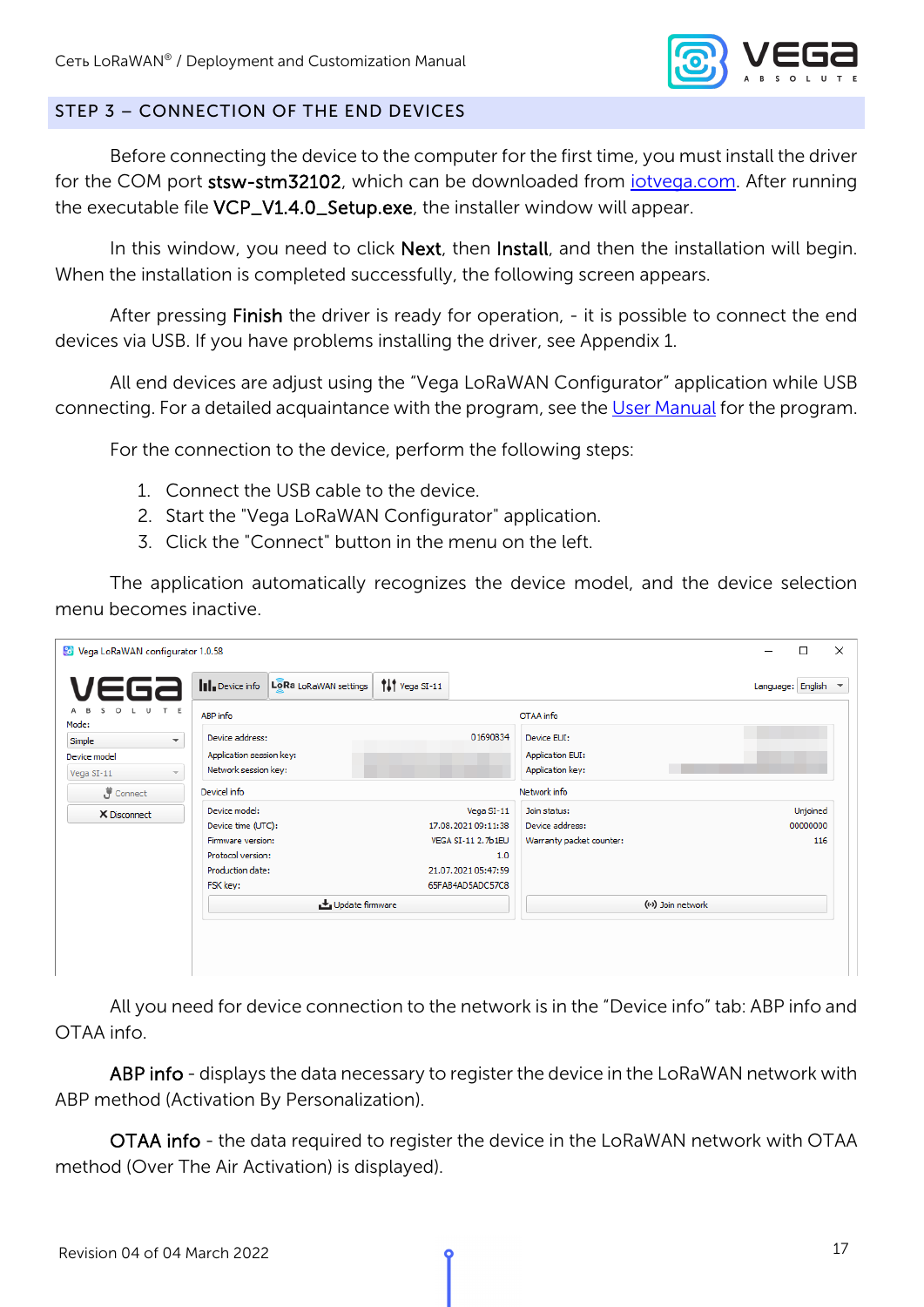



You may find out the device class on the web site or through the «Vega LoRaWAN Configurator» in the device tab.

|                        | Device info   LORa LoRaWAN settings   11 Vega M-BUS-1 |         | Language: English |
|------------------------|-------------------------------------------------------|---------|-------------------|
| Current state          |                                                       |         |                   |
| Temperature:           |                                                       |         |                   |
| Battery level:         |                                                       |         |                   |
| Current LoRaWAN class: |                                                       | Class A |                   |

After filling in all the fields, click the "Save" button. The device will appear in the connected devices list.

| <b>CONNECTED DEVICES</b> |                  |                          |                        |   |   |  |   |
|--------------------------|------------------|--------------------------|------------------------|---|---|--|---|
|                          | Q                |                          |                        |   |   |  |   |
| Device name              | <b>DevEUI</b>    | Last connection $\wedge$ | <b>Activation type</b> |   |   |  |   |
| <b>TEST</b> end device   | 353037357A375E15 | Undefined                | ABP                    | ◢ | ◉ |  | Θ |

In the "Vega LoRaWAN Configurator" program, click the "Join Network" button. Make sure that the packet came to the server, information in the column Last connection will appear with the date and time of the last packet.

Now you can configure the device in the "Vega LoRaWAN Configurator" program in accordance with the User Manual for the specific device. Then disconnect the device from the computer.

Thus, you can connect any end-node devices to the LoRaWAN network.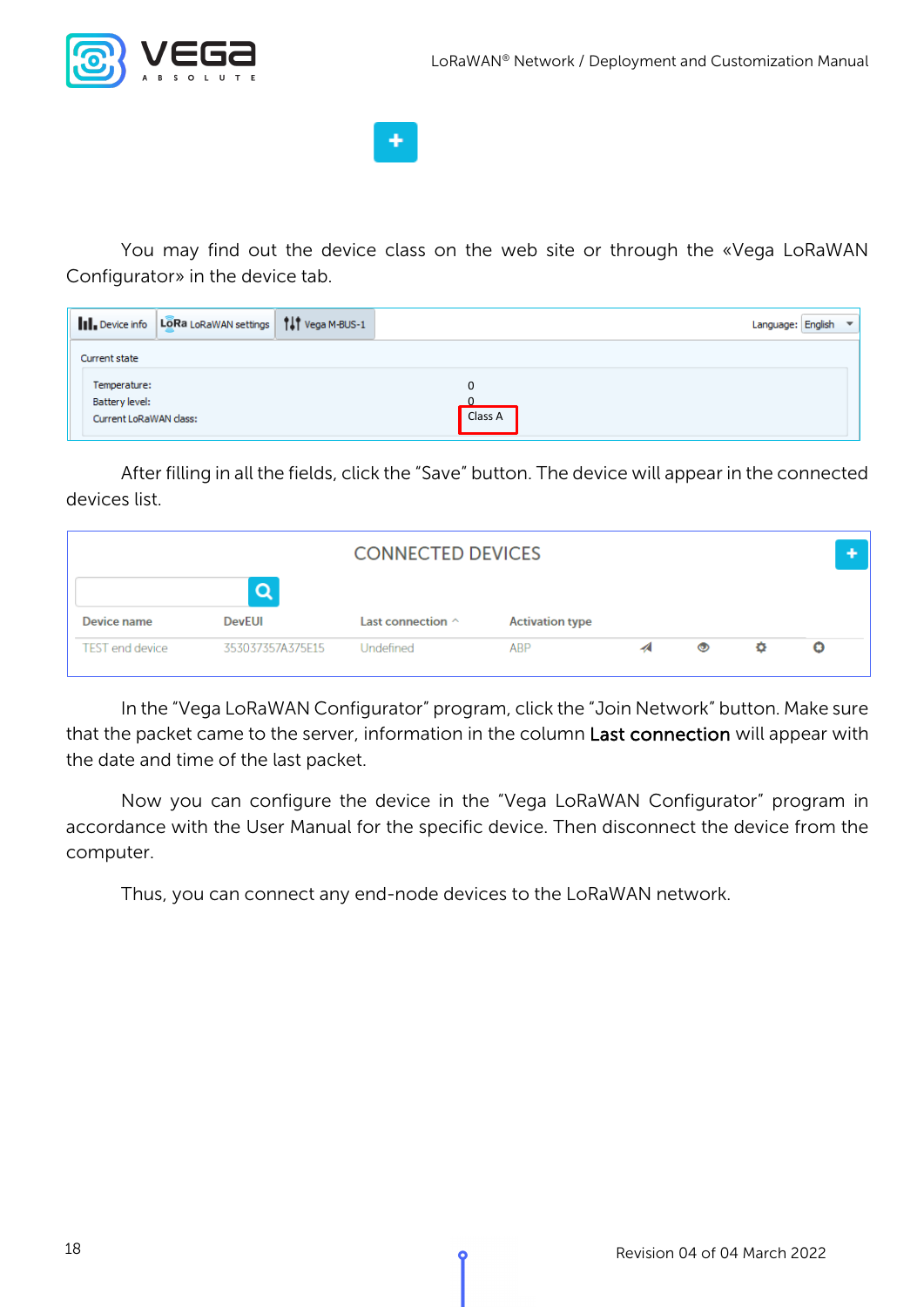

#### <span id="page-18-0"></span>STEP 4 – EQUIPMENT MOUNTING

Now that the LoRaWAN network has been built and is functioning successfully, you need to place the gateway and end devices where they will operate continuously.

The operation of the network largely depends on the correct relative position of the gateway antenna and end-node devices. You can check the signal quality using the LoRaWAN network tester. The order of work depends on the specific purposes for which the network is being built, and the order of placement of devices and antennas is selected in accordance with them.

The basic recommendations for the placement of the antenna are given in the User Manual for the gateway. General rule - the antenna should be located at a high point, in open space, so that nothing would interfere with the signal propagation. The more powerful the antenna, the further the signal travels, so it is recommended to use an antenna with a gain of at least 10 dBi. With such an antenna, the coverage area of the gateway can reach 5 km in the city, and 15 km outside the city. Thus, it is not necessary to place the antenna with the gateway in the same building where the end devices will be located. If it is required to provide data collection from two buildings located at 7 km from each other, then the gateway can be placed approximately between these buildings. So, the gateway will be at 3.5 km from each building and will confidently collect data from the end devices.

The gateway connects to the antenna with the wire, so it can be located anywhere convenient for connecting to an Ethernet or 3G network.

After installing the gateway and the antenna and checking the correct operation of the gateway through IOT Vega AdminTool, you can proceed with the installation of the end devices.

Using a network tester, you can verify the signal quality at the installation point of the end device. Next, connect the device according to the scheme which shown in User Manual for a specific device. And press the activation button.

Devices with pulse inputs, when external meters are connected to them, can accumulate random pulses. After completing the mounting of such a device, it is necessary to reset these readings by holding the activation button for 5 seconds, and then turn on the device again.

The correct operation of the end devices can also be checked through IOT Vega AdminTool.

Network building is complete.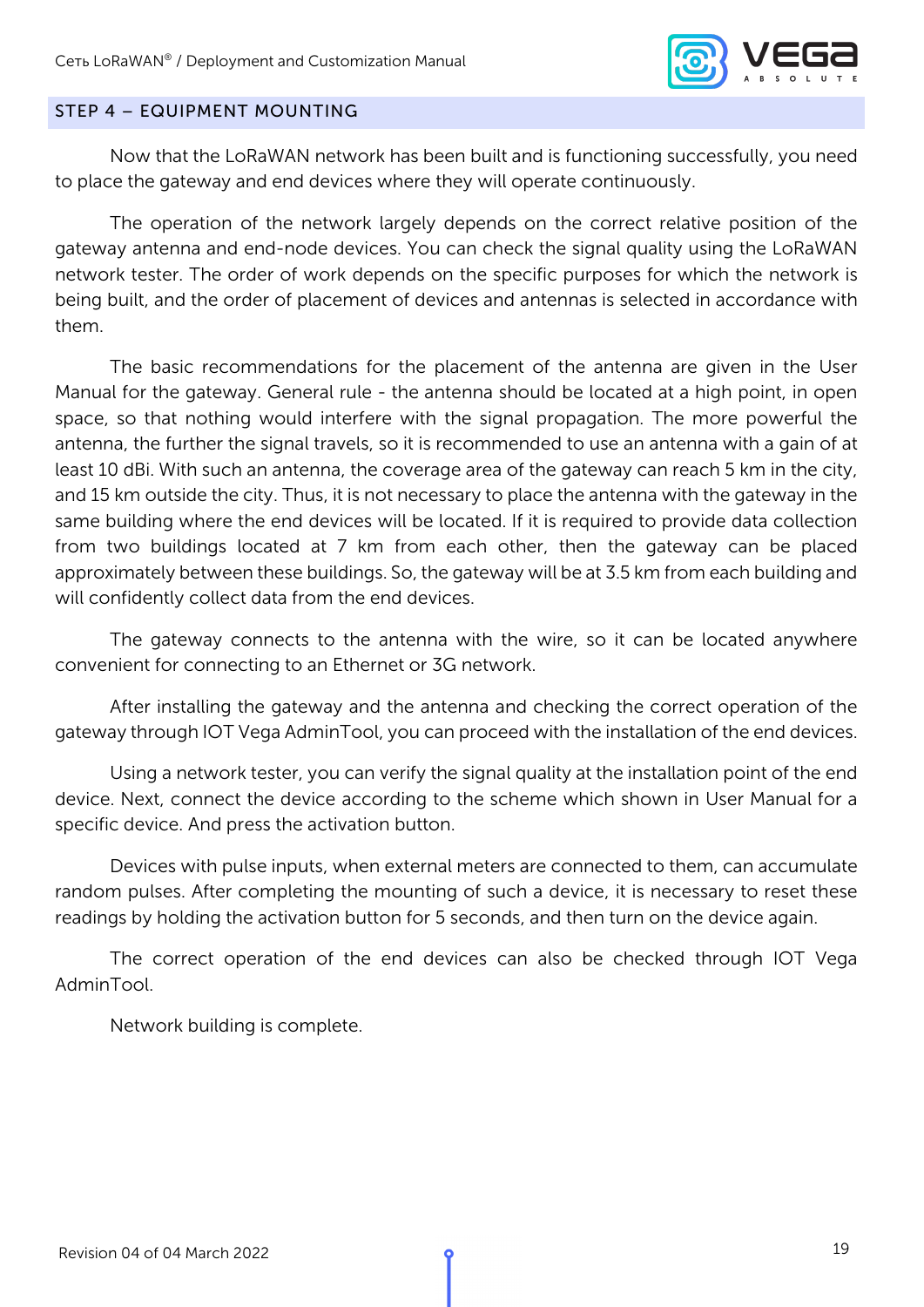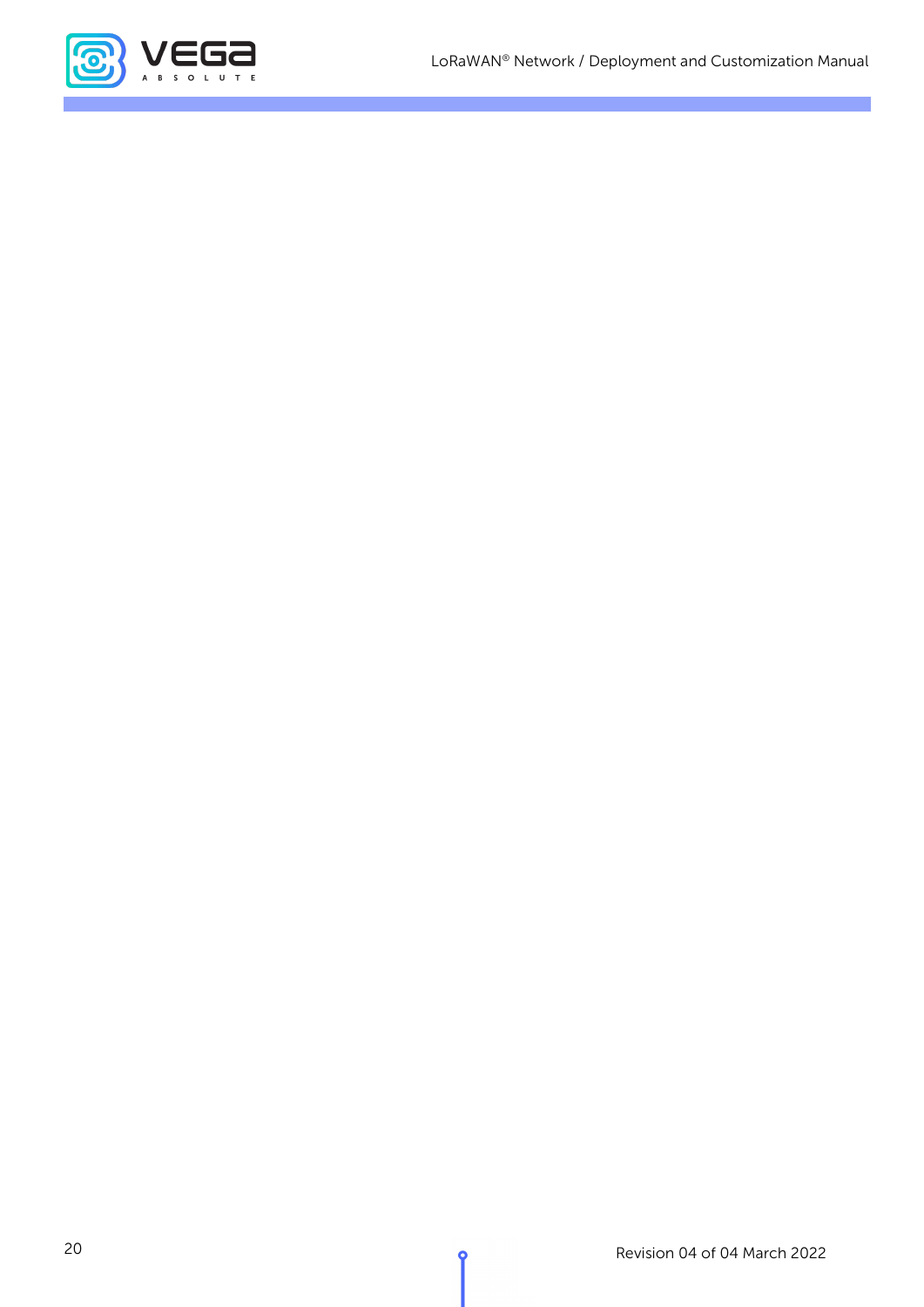

## <span id="page-20-0"></span>APPENDIX 1 – TROUBLESHOOTING FOR DRIVER STSW-STM32102 INSTALLATION

One of the frequently occurring problems when installing the stsw-stm32102 COM port driver is that after installing and connecting the target device via USB, the device is not detected as a device with a virtual COM port.



To resolve this issue, we recommend that you do the following:

1. Right-click to open the context menu -> Update driver



2. Select "Browse my computer for drivers".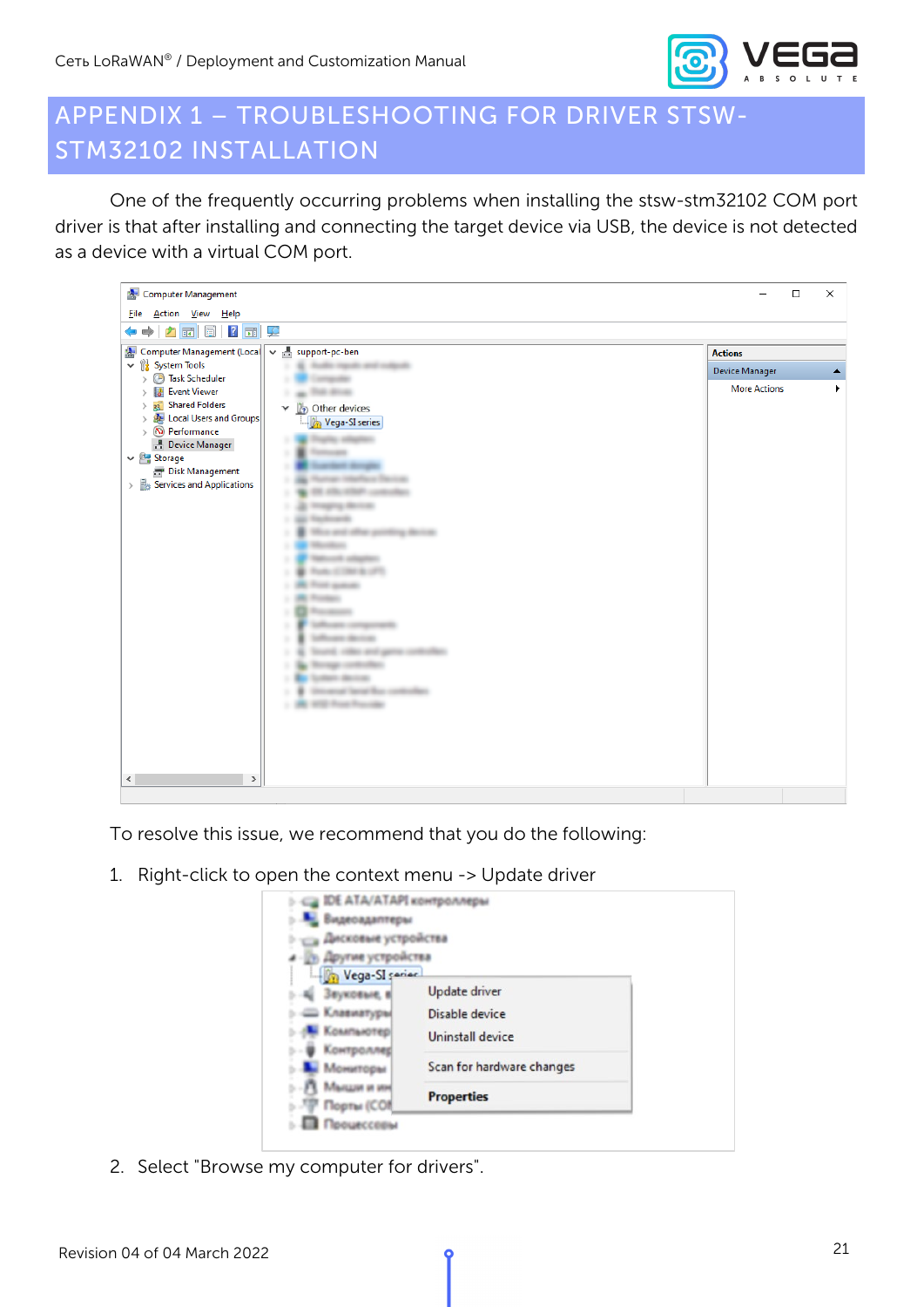

| How do you want to search for drivers?                                                |  |
|---------------------------------------------------------------------------------------|--|
|                                                                                       |  |
|                                                                                       |  |
| $\rightarrow$ Browse my computer for drivers<br>Locate and install a driver manually. |  |
|                                                                                       |  |
|                                                                                       |  |

3. In the window that opens, select the item "Select a driver from the list of already installed drivers".

|              |                                                                                                                          | X      |
|--------------|--------------------------------------------------------------------------------------------------------------------------|--------|
| $\leftarrow$ | Update Drivers - Устройство с последовательным интерфейсом USB (COM5)                                                    |        |
|              | Browse for drivers on your computer                                                                                      |        |
|              | Search for drivers in this location:                                                                                     |        |
|              | Browse<br>$\check{ }$                                                                                                    |        |
|              | Include subfolders                                                                                                       |        |
|              |                                                                                                                          |        |
|              |                                                                                                                          |        |
|              | $\rightarrow$ Let me pick from a list of available drivers on my computer                                                |        |
|              | This list will show available drivers compatible with the device, and all drivers in the<br>same category as the device. |        |
|              |                                                                                                                          |        |
|              |                                                                                                                          |        |
|              | <b>Next</b>                                                                                                              | Cancel |

4. Next, find the line "STMicroelectronics" in the list, select it, and click "Next".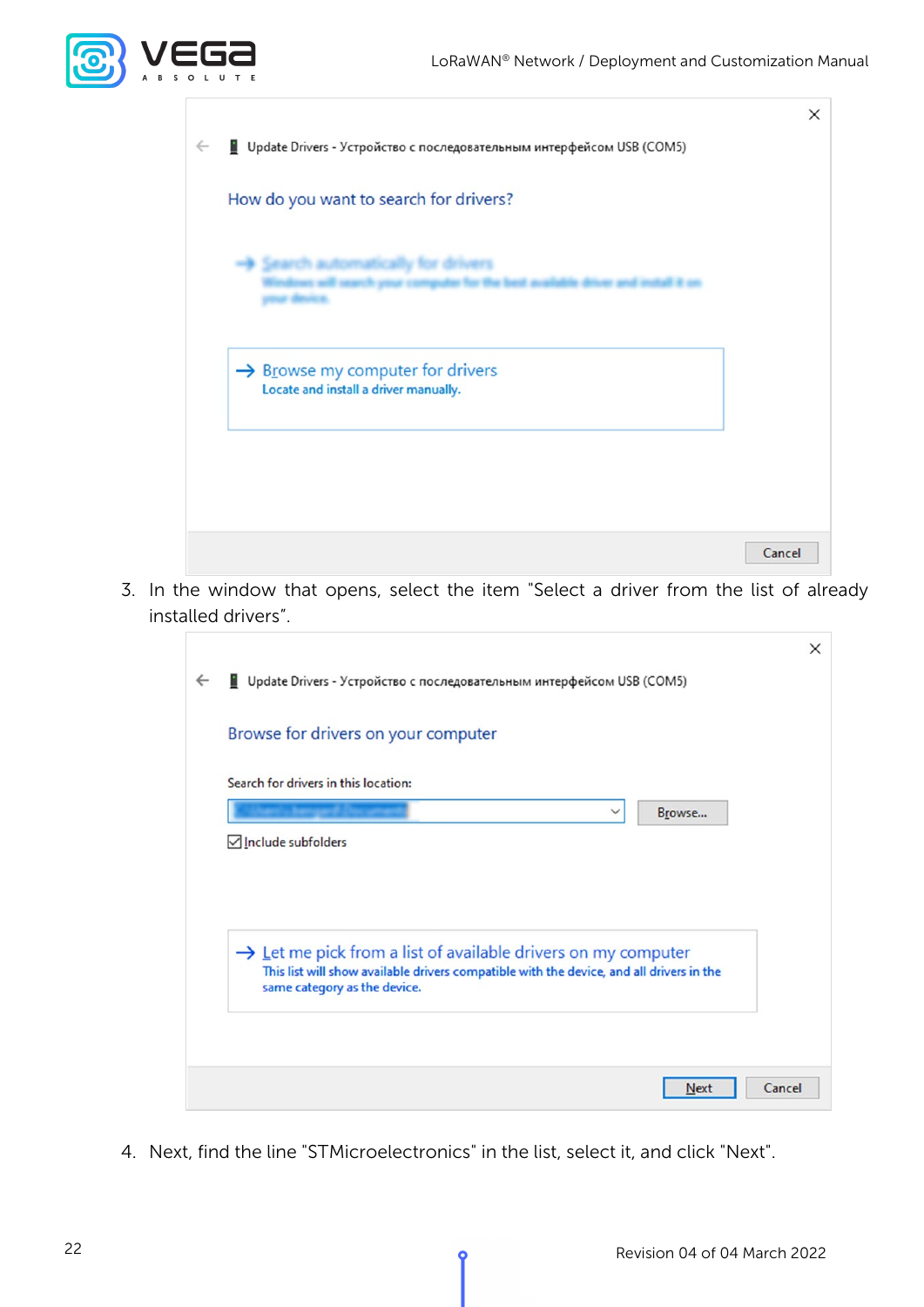

|                                                     |   | Update Drivers - Устройство с последовательным интерфейсом USB (COM5)                                                                                               |           |
|-----------------------------------------------------|---|---------------------------------------------------------------------------------------------------------------------------------------------------------------------|-----------|
|                                                     |   | Select the device driver you want to install for this hardware.                                                                                                     |           |
|                                                     |   | Select the manufacturer and model of your hardware device and then click Next. If you have a<br>disk that contains the driver you want to install, click Have Disk. |           |
| Show compatible hardware                            |   |                                                                                                                                                                     |           |
| Manufacturer                                        | ۸ | Model                                                                                                                                                               |           |
| <b>Socket Communications</b>                        |   | STMicroelectronics STLink Virtual COM Port Version: 1.0.0.0 [1.]                                                                                                    |           |
| <b>STMicroelectronics</b>                           |   | STMicroelectronics STLink Virtual COM Port Version: 2.1.0.0 [6]                                                                                                     |           |
| Trimble                                             |   | STMicroelectronics STLink Virtual COM Port 2                                                                                                                        |           |
| wch.cn                                              |   | ∢                                                                                                                                                                   | ⋗         |
| This driver has an Authenticode(tm) signature.<br>Q |   |                                                                                                                                                                     | Have Disk |
| Tell me why driver signing is important             |   |                                                                                                                                                                     |           |

5. In the window that appears, click "Yes".

| Update Driver Warning                                                                                                                                                                                                                                                                                                              |  |
|------------------------------------------------------------------------------------------------------------------------------------------------------------------------------------------------------------------------------------------------------------------------------------------------------------------------------------|--|
| Installing this device driver is not recommended because<br>Windows cannot verify that it is compatible with your<br>hardware. If the driver is not compatible, your hardware will<br>not work correctly and your computer might become unstable<br>or stop working completely. Do you want to continue<br>installing this driver? |  |
| Yes                                                                                                                                                                                                                                                                                                                                |  |

After completing all the steps, the device should be correctly identified in the Device Manager.

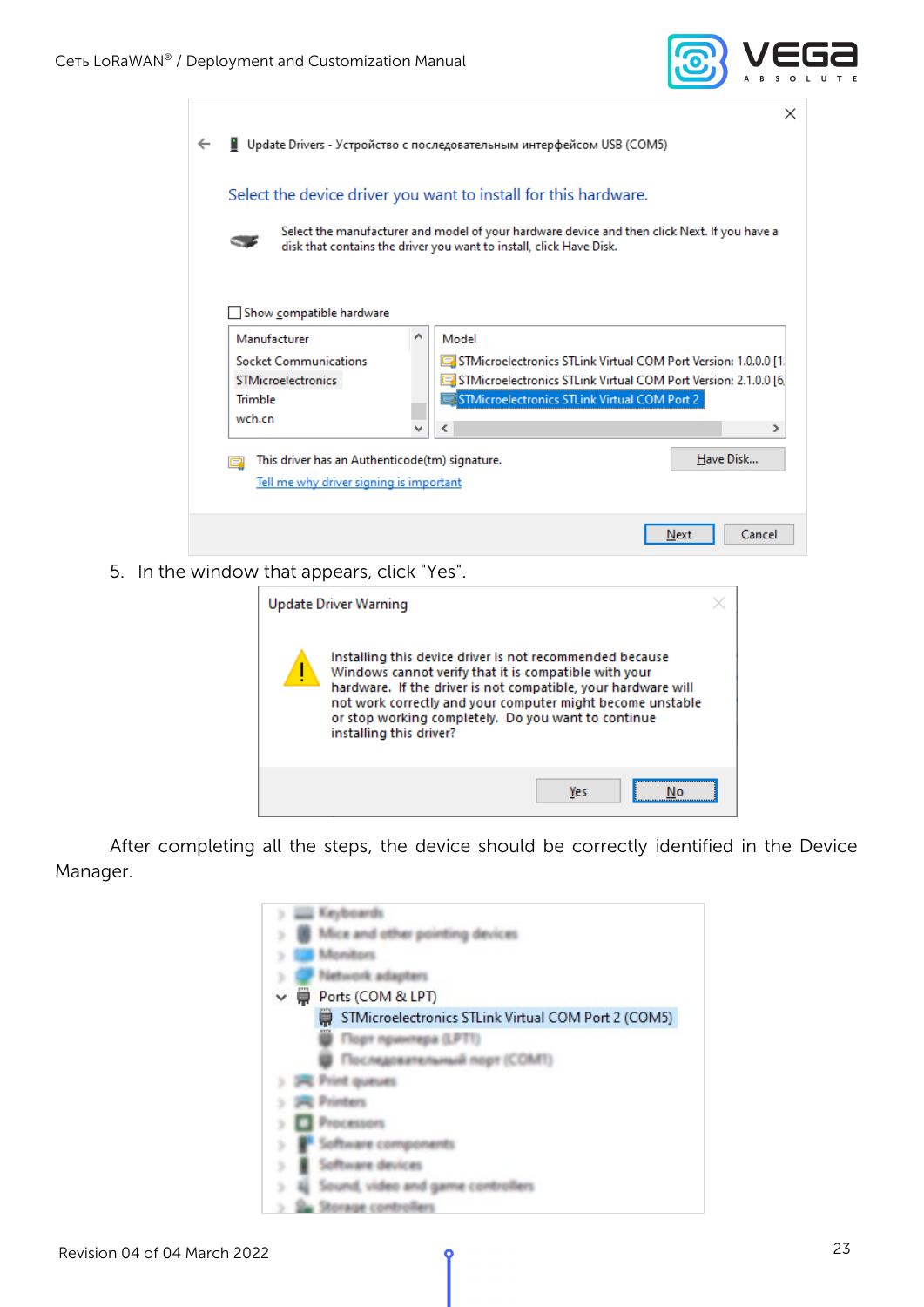

| Document Information |                                                                     |
|----------------------|---------------------------------------------------------------------|
| Title                | LoRaWAN® Network<br>based on IoT Vega series equipment and software |
| Document type        | Manual – Translation from Russian                                   |
| Document number      | $VO2-BSI-X-01$                                                      |
| Revision and Date    | 04 of 04 March 2022                                                 |

### <span id="page-23-0"></span>Revision History

| Revision | <b>Date</b> | <b>Name</b> | Comments                            |
|----------|-------------|-------------|-------------------------------------|
| 01       | 22.02.2018  | <b>KFV</b>  | Release date                        |
| 02       | 21.05.2019  | KEV         | Minor changes                       |
| 03       | 13.01.2020  | KEV         | Minor changes                       |
| 04       | 04.03.2022  | <b>KFV</b>  | Scheduled revision of documentation |